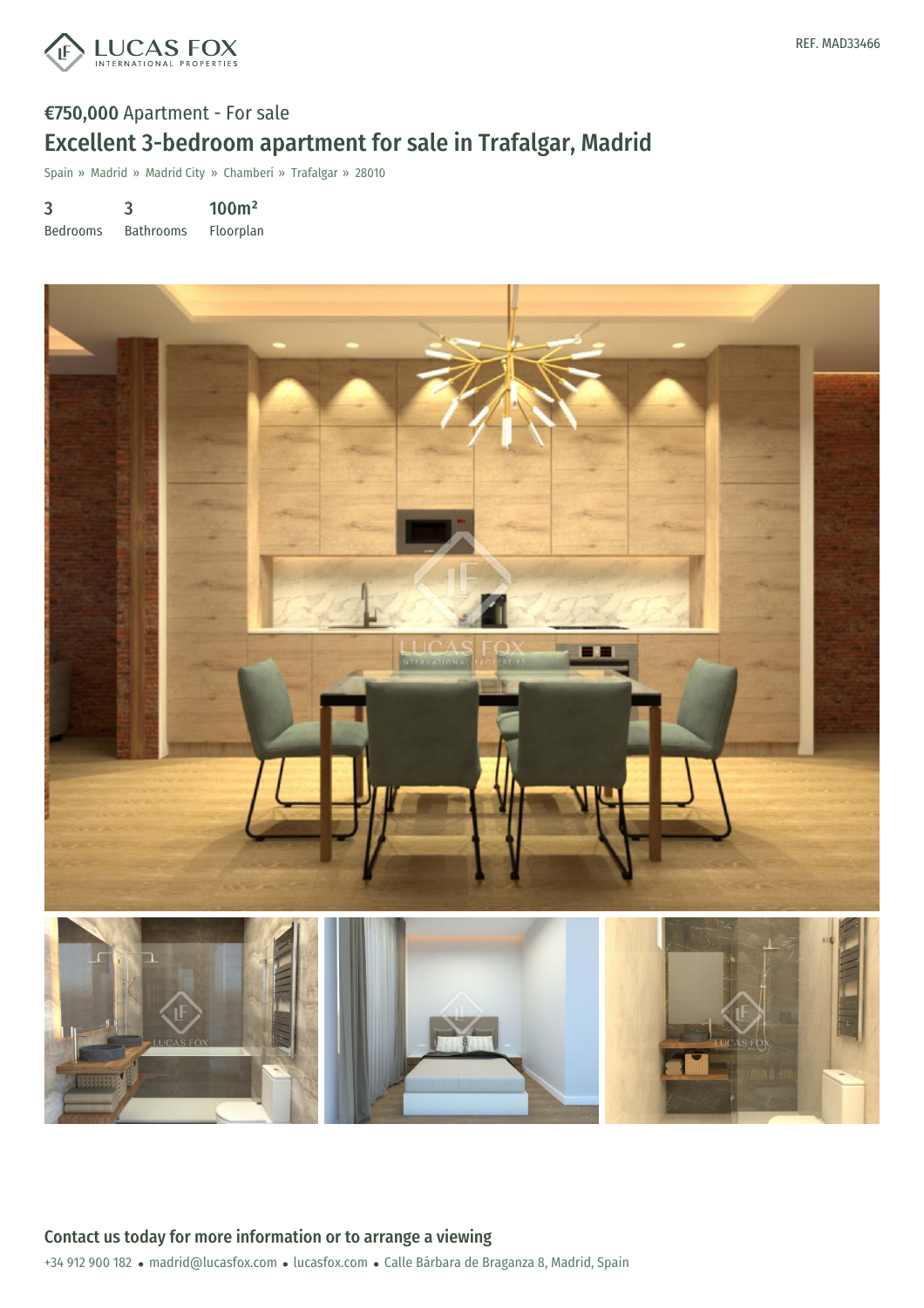

# €750,000 Apartment - For sale Excellent 3-bedroom apartment for sale in Trafalgar, Madrid

Spain » Madrid » Madrid City » Chamberí » Trafalgar » 28010

3 Bedrooms 3 Bathrooms 100m²

Floorplan

#### **OVERVIEW**

### Exterior-facing apartment, completely renovated and brand new, with 2 balconies and 3 bedrooms for sale in the Trafalgar neighbourhood, Madrid.

Lucas Fox presents this wonderful apartment, currently in the process of being renovated, on the second floor of a classic building, on a quiet street in the distinguished Trafalgar neighbourhood, in the centre of Madrid.

The property has 3 bedrooms, two of them with their private bathroom, including the master that is exterior. A third bathroom services the third bedroom and the guests. The kitchen is fully equipped with high-end appliances and is open to the dining room and followed by an exterior-facing living room with a balcony overlooking the street.

The renovation, which is due for completion in April, enjoys high quality finishes and will be delivered with new furniture. The heating is by gas and the apartment also has air conditioning.

The images presented are infographics of how the home will look. For more information and to organize visits, do not hesitate to contact us.



[lucasfox.com/go/mad33466](https://www.lucasfox.com/go/mad33466)

Lift, Natural light, Wooden flooring, Air conditioning, Balcony, Built-in wardrobes, Double glazing, Equipped Kitchen, Exterior, Heating, Renovated, Transport nearby, Views, Walk-in wardrobe